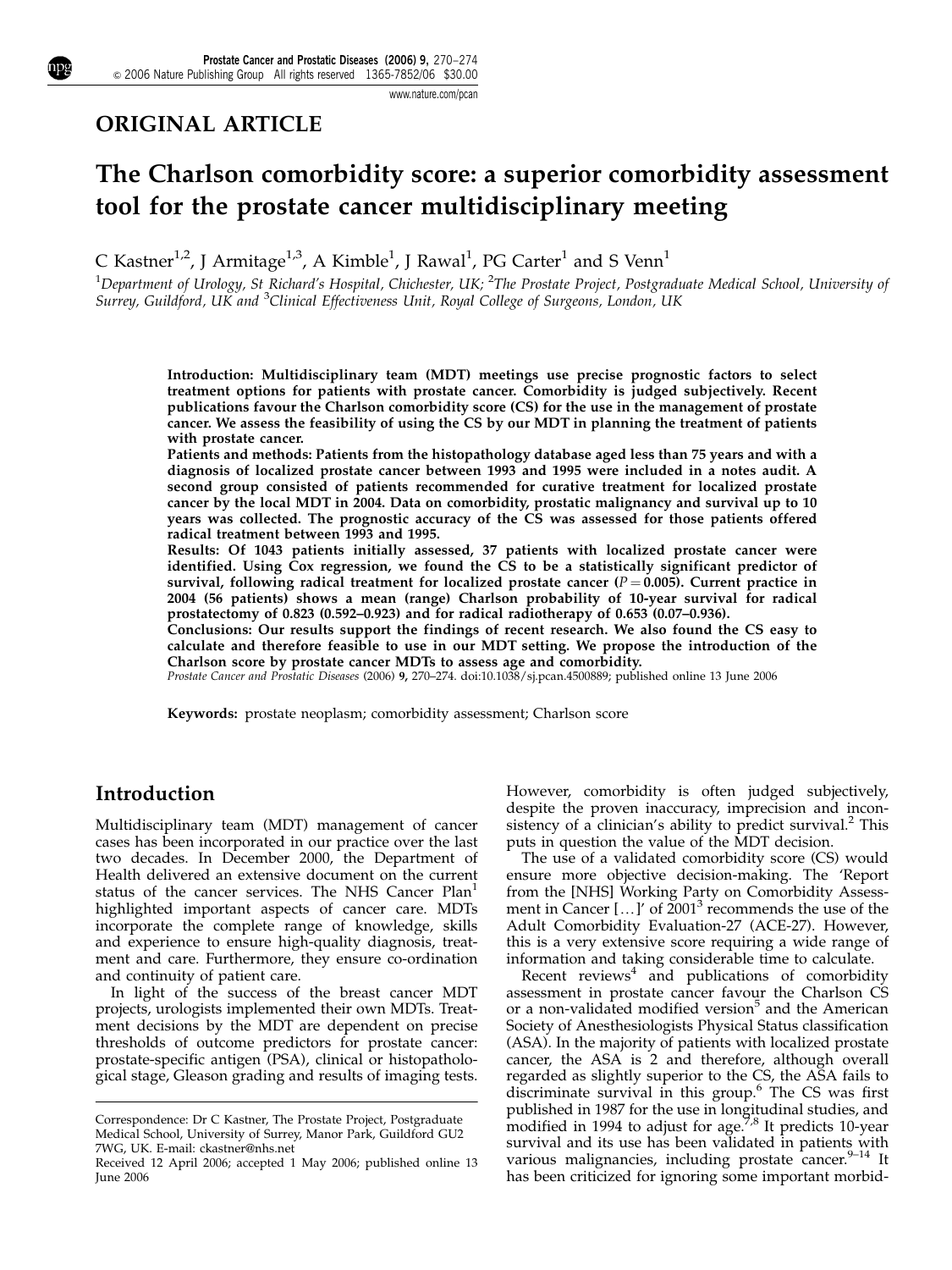271

ities and for incorporating several malignancies or malignancy-related morbidities. This might give malignancies too much weight in some cases.<sup>4</sup>

The aims of this study were threefold. First, to determine whether the Charlson CS accurately predicts 10-year survival in patients with localized prostate cancer in our hospital. Second, to review our current practice and establish the Charlson score of patients now receiving radical treatments for localized prostate cancer. Third, we review the feasibility of using the Charlson score by the MDT.

## Materials and methods

Using the local histopathology database, all patients with a new histological diagnosis of prostate cancer between 1993 and 1995 were identified (Group A) and a retrospective analysis of their case notes performed.

## Inclusion criteria

Patients below the age of 75 years at diagnosis with localized prostate cancer were included in a notes audit. We defined localized prostate cancer by three criteria: a PSA of less than 20 ng/ml, low or moderate grade of differentiation (Gleason score $\leq$ 7) and tumour clinically confined within the prostate on digital rectal examination (DRE).

#### Data collection and analysis

For each patient, age at diagnosis, DRE findings, PSA, presence of lower urinary tract symptoms, age at death, cause of death, diagnostic tissue type (resection chippings or biopsy material), histological grade, mode of treatment and the presence of relevant past medical history at the time of diagnosis for the CS were recorded.

## Charlson score

The Charlson score takes into account the presence of 19 diseases weighted on the basis of their association with mortality. A Charlson sum is calculated according to the number of morbidities affecting an individual (Table 1). For each morbidity, a number of points are allocated and the sum of these points gives an overall score. This sum can be used in conjunction with the patient's age as the Charlson score to calculate a probability of survival. In keeping with previous studies, we did not score prostate cancer as malignancy as the intention was to determine a patient's survival after cure.7 We adapted described calculation of the CS to ease its use (Appendix A).

| Charlson score $(X)$     | $X = A+B$                 |
|--------------------------|---------------------------|
| Comorbidity component    | Sum of points for each    |
| (A)                      | morbidity (Table 1)       |
| Age component $(B)$      | Age $<$ 40 years $-$ 0;   |
|                          | age 41-50 years - 1       |
|                          | Age $51-60$ years $-2$ ;  |
|                          | age $61-70$ years $-3$    |
|                          | Age 71-80 years - 4.      |
| Charlson probability (Z) | formula: $e^{0.9X} = Y$ , |
|                          | $0.983^{Y} = Z (10$ -year |
|                          | survival)                 |

All patients were followed up for 10 years where case notes were available. Actual survival was compared with predicted survival using Cox regression analysis.

To establish a picture of our current practice of selection of patients for radical treatment, we identified patients with localized prostate cancer recommended for curative treatment by the local urological MDT in 2004 using the MDT database (Group B). The same data as above was collected for these patients. In this group, for the age score, the number was increased by 0.1 per year rather than by 1 per decade.

## Results

Between 1993 and 1995, the histopathology department at St Richard's Hospital assessed 1043 prostate specimens. Prostate cancer was identified in 194 cases, 144 from analysis of prostate chippings after trans-urethral resection, and 50 from biopsy specimens. Forty-five patients had localized disease and were considered fit for radical treatment (Table 2). Eight case notes were unavailable and so could not be considered in this audit. The mean age at diagnosis was 69.2 years.

Of the 37 patients with localized prostate cancer, 18 died in the 10-year follow-up period (48%) and five (13.5%) as a direct result of the disease.

Statistical analyses were performed using STATA 8 software (StataCorp, College Station, TX, USA). Actual 10-year survival was calculated by the Kaplan–Meier method for each Charlson index group (Table 3). Using

Table 1 Charlson comorbidities and their respective point scores

| Points    |                                                                                                                                                                                    |                                                                                                                  | 3                                                     | 6           |
|-----------|------------------------------------------------------------------------------------------------------------------------------------------------------------------------------------|------------------------------------------------------------------------------------------------------------------|-------------------------------------------------------|-------------|
| Morbidity | МI<br><b>CCF</b><br><b>PVD</b><br><b>COPD</b><br>DM (without end-organ damage)<br>Cerebrovascular disease<br>Dementia<br>Ulcers<br>Connective tissue disease<br>Mild liver disease | Hemiplegia<br>Moderate-severe<br><b>CRF</b><br>DM (with end-organ damage)<br>Malignancy<br>Leukaemia<br>Lymphoma | Moderate–severe liver disease Metastatic solid tumour | <b>AIDS</b> |

Abbreviations: MI, myocardial infarction; CCF, congestive cardiac failure; PVD, peripheral vascular disease; COPD, chronic obstructive pulmonary disease; DM, diabetes mellitus; CRF, chronic renal failure.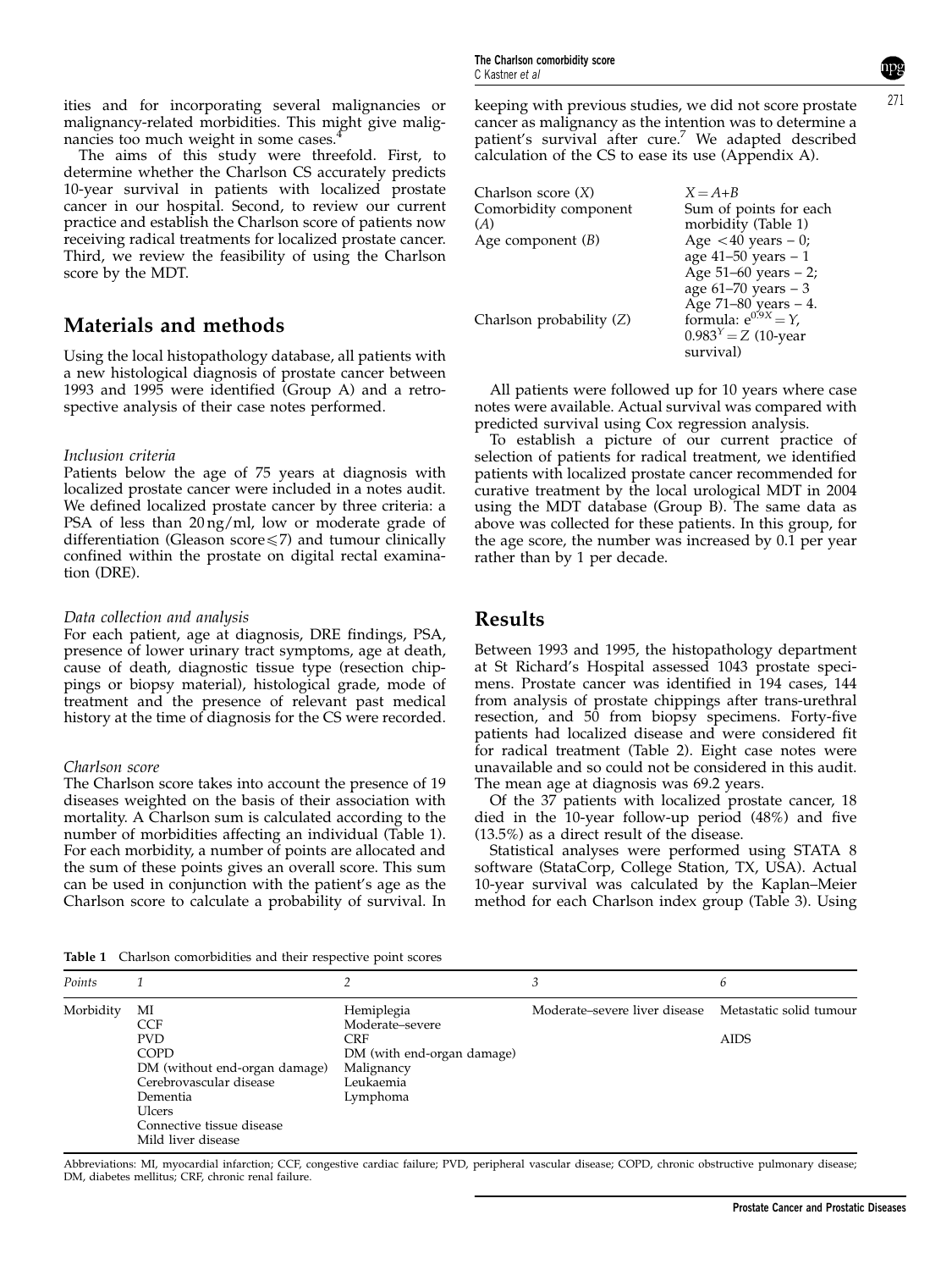Table 2 Patient demographics by treatment type for patients diagnosed with localised prostate cancer between 1993 and 1995

|                                                               | <i>Treatment</i>      |                       |                            |  |  |
|---------------------------------------------------------------|-----------------------|-----------------------|----------------------------|--|--|
|                                                               | Radical prostatectomy | Radical radiotherapy  | Surveillance/hormones      |  |  |
| Number of patients<br>Mean Charlson index<br>Mean PSA (range) | 0.775<br>$7(4-10)$    | 0.591<br>$11.5(5-20)$ | 23<br>0.517<br>$8.6(2-15)$ |  |  |

Abbreviation: PSA, prostate-specific antigen.

Table 3 Predicted and actual 10-year survival of patients diagnosed with localised prostate cancer suitable for radical treatment between 1993 and 1995

| Number of<br>patients | Charlson probability<br>(10-year survival) | Actual 10-year survival<br>(95% confidence interval)<br>$(1 = 100\%)$ |
|-----------------------|--------------------------------------------|-----------------------------------------------------------------------|
| 3                     | 0.901                                      | $0.67(0.054 - 0.945)$                                                 |
| 12                    | 0.774                                      | $0.75(0.408 - 0.912)$                                                 |
| 11                    | 0.534                                      | $0.55(0.229 - 0.780)$                                                 |
| 10                    | 0.214                                      | $0.20(0.031 - 0.475)$                                                 |

Cox regression, we found the Charlson index to be a statistically significant predictor of survival following radical treatment for localized prostate cancer  $(P = 0.005)$ .

In 2004, 146 patients had a new diagnosis of prostate cancer on review of 507 prostate specimens. One hundred and twenty-three patients were diagnosed on the basis of biopsy material and 23 following the analysis of resected prostate tissue. Fifty-six patients were diagnosed at a mean age of 64.8 years with localized prostate cancer suitable for radical treatment (Table 4).

## Discussion

Our results support recent findings, which suggest that the Charlson CS can be used to objectively assess comorbidity when planning the treatment of patients with localized prostate cancer.

The small numbers of patients included in this study means that the estimates of 10-year survival lack precision. Our aim was not to validate the CS as this has already been carried out both generally and with specific reference to prostate cancer.<sup>7,11</sup> However, we satisfied by our results that the CS predicts the 10-year survival in patients with localized prostate in our region.

The study was performed retrospectively, which may have introduced bias. Eight patients with a diagnosis of localized carcinoma of the prostate between 1993 and 1995 could not be included in the analysis, as it was not possible to locate their case notes. Although the data collection was retrospective, the outcome of interest was mortality, which was clearly documented and should not therefore have influenced our results.

As we wanted to assess the chance of survival without prostate cancer, we chose not to include prostate cancer when scoring comorbidity. This is in keeping with other studies that have used the Charlson score to

predict survival in patients with prostate cancer. Our results show that five of 18 patients who died in the follow-up period did so as a direct result of their prostate cancer. Three of these patients chose active surveillance treatment and two received radical radiotherapy and were eventually started on hormones. Their death can be regarded as treatment failure and the rate of this in our group of patients is in keeping with published data.<sup>15</sup>

The Charlson CS has been extensively validated. It was initially developed for use in longitudinal studies in the general population $\alpha$  and later applied to patients with localized prostate cancer.<sup>14</sup> More recently, several studies have investigated the value of the CS to predict the outcome of radical prostatectomy.5,6,10,11 In all studies, the predictive value of the CS is highly significant with various modes of statistical analysis for the relevant age group. Our results are in keeping with this published data.

Our data provide valuable information on changing trends in the diagnosis and demographics of patients with localized prostate cancer over the past decade in our institution. A greater number of patients are diagnosed with prostate cancer and the mean age at diagnosis is nearly 5 years less than it was a decade ago (mean age 69.2 and 64.8, respectively). This can be explained by a higher level of awareness, more intensive screening and improved technology. New diagnoses of prostate cancer are now most commonly made following needle biopsy where before they were made after analysis of transurethral resection specimens. Treatments have also changed with radical prostatectomy and more recently brachytherapy favoured the options for curative intent in younger patients.

Looking at our current practice (Table 4), we noticed that we performed radical prostatectomies on patients in their sixties with a Charlson 10-year survival probability of 0.6 (60%). A fit and healthy 77-year-old man has the same 10-year survival probability, who clearly would not be considered for this treatment according to current standards.

Current thresholds based on simple age have to be reviewed with this more objective tool.

However, these numbers only reflect our current practice. They should only provide a basis for discussion by MDTs and act as guidance when considering radical treatment for prostate cancer. Audit and accumulation of data of the Charlson score's use in practice should provide the thresholds for the respective treatments in the future.

As a result of our evaluation, the Solent Urology MDT (Portsmouth, Chichester and the Isle of Wight) has adopted the Charlson score for the assessment of comorbidity in patients with prostate cancer.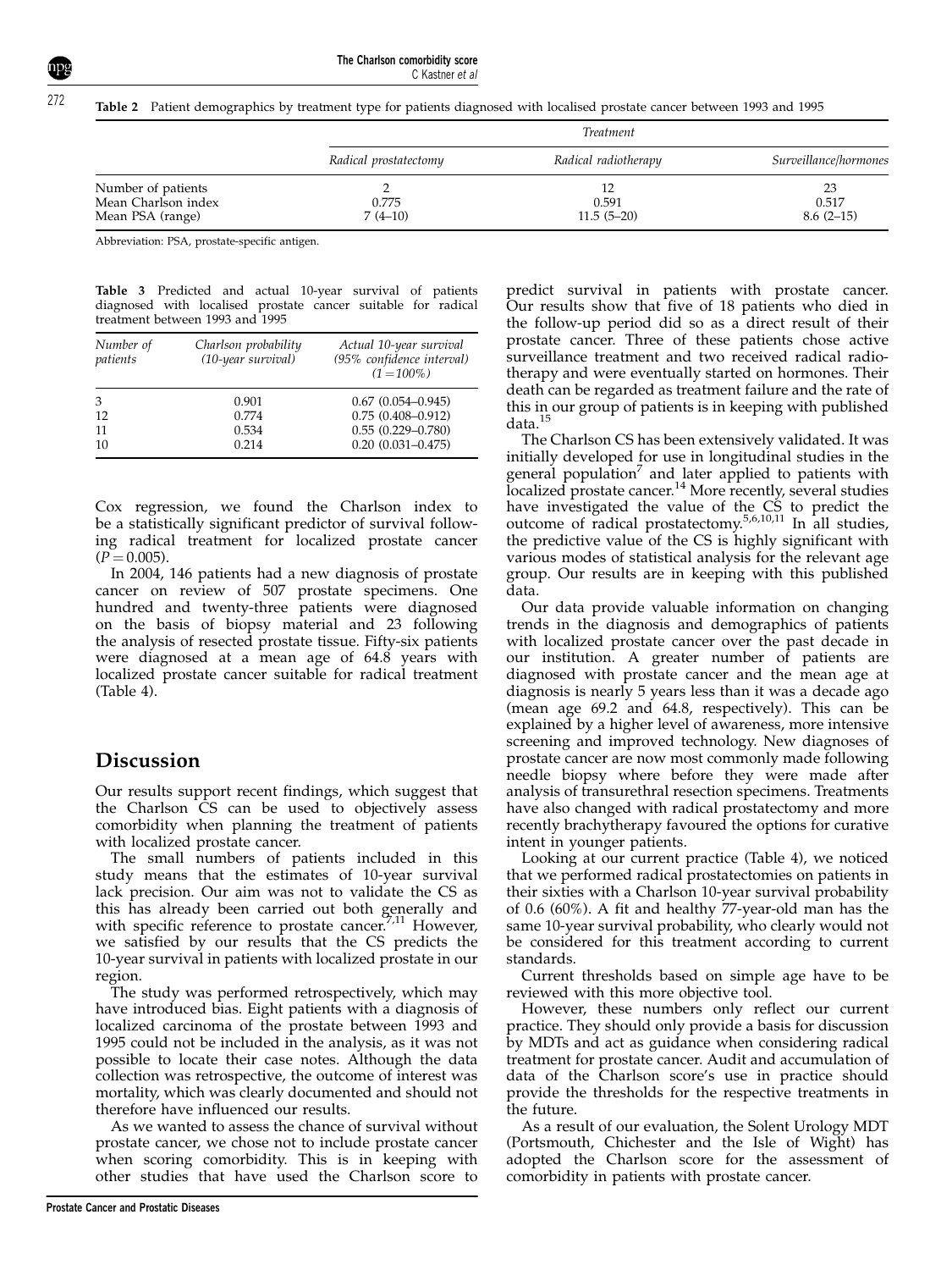Table 4 Mean Charlson probability and PSA of patients diagnosed with localised prostate cancer in 2004 and the treatment they went on to receive

|                                                                             | <b>Treatment</b>                        |                                     |                       |                                     |  |  |  |
|-----------------------------------------------------------------------------|-----------------------------------------|-------------------------------------|-----------------------|-------------------------------------|--|--|--|
|                                                                             | Radical prostatectomy                   | Radical radiotherapy                | Surveillance/hormones | <b>Brachytherapy</b>                |  |  |  |
| Number of patients<br>Mean Charlson probability (range)<br>Mean PSA (range) | $0.823(0.592 - 0.923)$<br>$8.6(4.1-16)$ | $0.653(0.07-0.936)$<br>$10.7(4-19)$ | 0.893<br>$8(7-9)$     | $0.738(0.534 - 0.924)$<br>$7(5-10)$ |  |  |  |

Abbreviation: PSA, prostate-specific antigen.

## Conclusion

The Charlson CS reliably predicts survival of patients with localized prostate cancer under the age of 75 years. It is easy to calculate and therefore feasible for the use in the MDT setting. We believe that the Charlson score should be used by MDT when considering treatment options for men with localized prostate cancer.

#### References

- 1 The NHS Cancer Plan. DoH: London, 2000.
- 2 Wilson J, Clarke M, Ewings P, Graham J, MacDonagh R. The assessment of patient life-expectancy: how accurate are oncologists and urologists? BJU Int 2005; 95: 794–798.
- 3 Report from the working party on co-morbidity assessment in cancer – its role in the national core cancer dataset. www.nhsia.nhs.uk,04 Jul 2001.
- 4 Singh R, O'Brien TS. Comorbidity assessment in localized prostate cancer: a review of currently available techniques. Eur Urol 2004; 46: 28–41.
- 5 Froehner M, Koch R, Litz R, Oehlschlaeger S, Wirth MP. Which conditions contributing to the Charlson score predict survival after radical prostatectomy? J Urol 2004; 171 (Part 1): 697–699.
- 6 Froehner M, Koch R, Litz R, Heller A, Oehlschlaeger S, Wirth MP. Comparison of the American society of anesthesiologists physical status classification with the Charlson score as predictors of survival after radical prostatectomy. Urology 2003; 62: 698–701.
- 7 Charlson ME, Pompei P, Ales KL, MacKenzie CR. A new method of classifying prognostic comorbidity in longitudinal studies: development and validation. J Chron Dis 1987; 40: 373-383.
- 8 Charlson ME, Szatrowski TP, Peterson J, Gold J. Validation of a combined co-morbidity index. J Clin Epidemiol 1994; 47: 1245–1251.
- 9 Tewari A, Johnson CC, Divine G, Crawford ED, Gamito EJ, Demers R et al. Long-term survival probability in men with clinically localized prostate cancer: a case–control, propensity modeling study stratified by race, age, treatment and comorbidities. J Urol 2004; 171: 1513–1519.
- 10 Froehner M, Koch R, Litz R, Oehlschlaeger S, Wirth MP. Which conditions contributing to the Charlson score predict survival after radical prostatectomy? J Urol 2004; 171: 697–699.
- 11 Froehner M, Koch R, Litz R, Oehlschlaeger S, Hakenberg OW, Wirth MP. Feasibility and limitations of comorbidity measurement in patients undergoing radical prostatectomy. Eur J Urol 2005; 47: 190–195.
- 12 Post PN, Hansen BE, Kil PJ, Janssen-Heijnen ML, Coebergh JW. The independent prognostic value of comorbidity among men aged  $<$ 75 years with localized prostate cancer: a population based study. BJU Int 2001; 87: 821–826.
- 13 Barry MJ, Albertsen PC, Bagshaw MA, Blute ML, Cox R, Middleton RG et al. Outcomes for men with clinically nonmetastatic prostate carcinoma managed with radical prostatectomy, external beam radiotherapy or expectant management: a retrospective analysis. Cancer 2001; 911: 2302–2314.
- 14 Albertsen PC, Fryback DG, Storer BE, Kolon TF, Fine J. The impact of co-morbidity on life expectancy among men with localized prostate cancer. J Urol 1996; 156: 127–132.
- 15 Holmberg L, Bill-Axelson A, Helgesen F, Salo JO, Folmerz P, Haggman M et al. Randomized trial comparing radical prostatectomy with watchful waiting in early prostate cancer. N Engl J Med 2002; 347: 781–789.

## Appendix A. Charlson comorbidity score (adapted for clinical use)

| Points    |                                                                                                                                                                                    | ∍                                                                                                      | 3                             | b                                      |
|-----------|------------------------------------------------------------------------------------------------------------------------------------------------------------------------------------|--------------------------------------------------------------------------------------------------------|-------------------------------|----------------------------------------|
| Morbidity | MI<br><b>CCF</b><br><b>PVD</b><br><b>COPD</b><br>DM (without end-organ damage)<br>Cerebrovascular disease<br>Dementia<br>Ulcers<br>Connective tissue disease<br>Mild liver disease | Hemiplegia<br>Moderate-severe CRF<br>DM (with end-organ damage)<br>Malignancy<br>Leukaemia<br>Lymphoma | Moderate–severe liver disease | Metastatic solid tumour<br><b>AIDS</b> |

Charlson comorbidity sum (of each morbidity)  $A =$ 

Abbreviations: MI, myocardial infarction; CCF, congestive cardiac failure; PVD, peripheral vascular disease; COPD, chronic obstructive pulmonary disease; DM, diabetes mellitus; CRF, chronic renal failure..